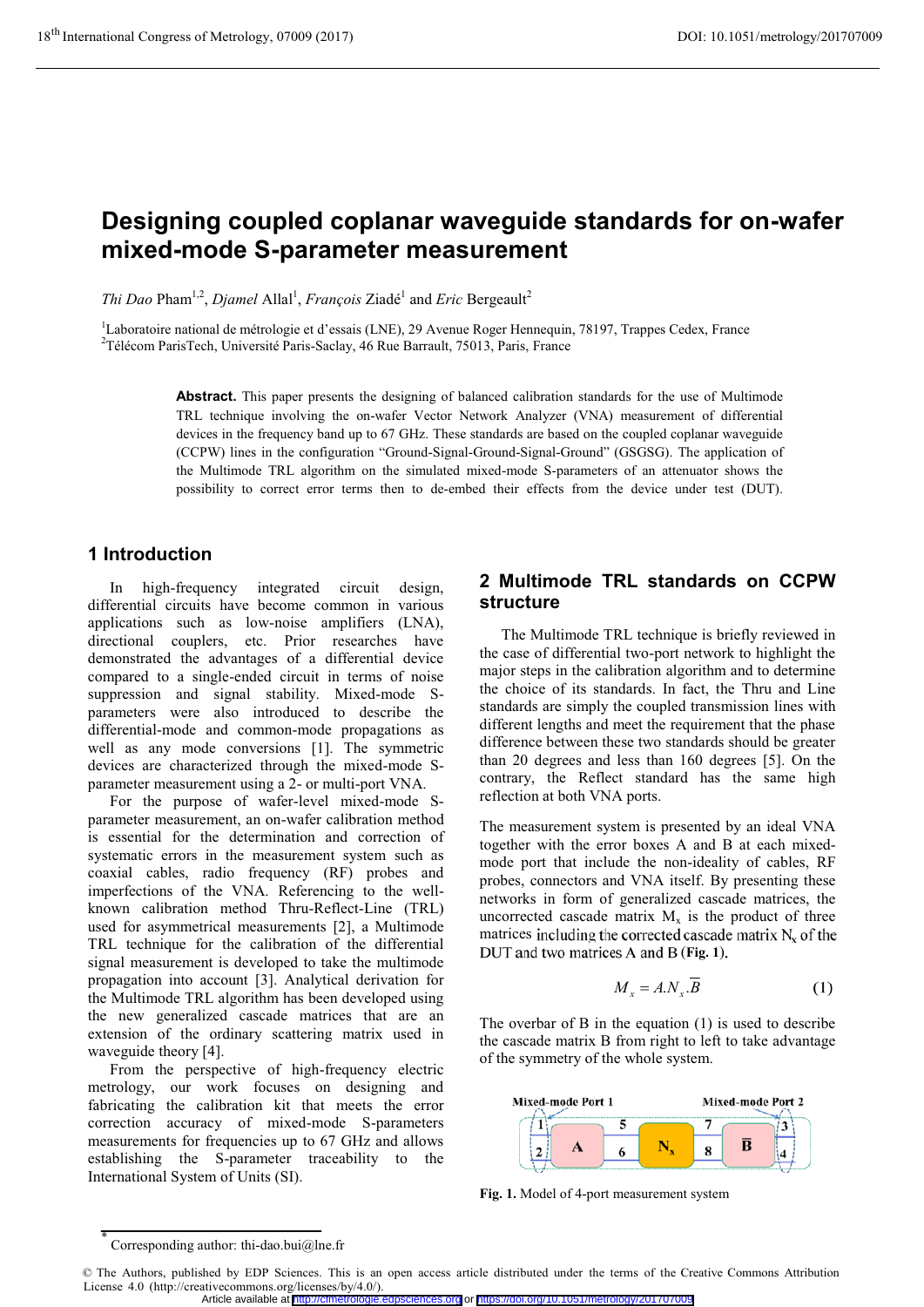The calibration procedure allows determining the unknown error terms in the matrices A and B and then applying the correction to the measurement on the DUT. The Multimode TRL calibration algorithm can be grouped into two main parts.

The first part focuses on the determination of complex propagation constants of both common and differential modes from the measurements of the Thru and Line standards. By introducing two similar matrices (one partially unknown matrix  $P(P = N_L.N_T^{-1})$  and one completely known matrix Q from the uncorrected data  $(Q = M_L.M_T^{-1})$  that share the same eigenvalues, propagation constants are derived as presented in the equations from  $(2)$  to  $(5)$ .

$$
P = \begin{bmatrix} e^{-\gamma_{dm} \cdot \Delta l} & 0 & 0 & 0 \\ 0 & e^{-\gamma_{cm} \cdot \Delta l} & 0 & 0 \\ 0 & 0 & e^{\gamma_{dm} \cdot \Delta l} & 0 \\ 0 & 0 & 0 & e^{\gamma_{cm} \cdot \Delta l} \end{bmatrix}
$$
 (2)

 $\Delta l$  is the difference in lengths between Line and Thru standards ( $\Delta l = L_I - L_T$ ).

$$
eig(P) = (e^{-\gamma_{dm}.\Delta t}; e^{-\gamma_{cm}.\Delta t}; e^{\gamma_{dm}.\Delta t}; e^{-\gamma_{cm}.\Delta t})
$$
(3)

$$
[Y_{0i}, \lambda_i] = eig(Q) = eig(P), i = 1,...,4
$$
 (4)

where  $\lambda_i$  and  $Y_{0i}$  are the eigenvalue and eigenvector of the matrix Q, respectively.

$$
\gamma_i = \frac{1}{\Delta l} \ln(\lambda_i) \tag{5}
$$

Four values  $\gamma_i$  derived from the eigenvalues of the matrix Q correspond to the two pairs of propagation constants in the forward and backward directions of differential (  $γ<sub>dm</sub>, γ<sub>dm</sub>$ ) and common (-γ<sub>cm</sub>, γ<sub>cm</sub>) modes. The assignment of the calculated eigenvalues to the corresponding propagating modes and propagating directions is based on the estimated propagation constants of the simulation or of the analytical calculation. By using the eigenvector  $Y_{0i}$  of the matrix Q derived from the equation (4) and the eigenvalue decomposition of the matrices P and Q, four unknown constants remain in the determination of the matrices A and B after applying some matrix manipulations [4].

The second part uses the Reflect standard to find out the remaining unknowns in the matrices A and B mainly thanks to its identical reflection matrix Г at each measurement port and its reciprocal property ( $\Gamma = \Gamma^{T}$ ). Unlike in the case of traditional TRL calibration, the Reflect standard of the Multimode TRL approach for four-port vector network analyzer calibration is a twoport structure with all non-zero modal S-parameters. This criterion requires that the Reflect standard must be physically asymmetrical to yield mode conversions. In addition, all elements of the modal matrix of Reflect standard must be large enough to improve calibration

accuracy. One possible choice for this standard composing of an Open at port 1 and a matched load  $Z_L$ connected to port 2 is shown in the **Fig. 2**. The theoretical modal reflection matrix of this Reflect standard is presented in the equation (6).



**Fig. 2.** Open-Load-Open (OLO) Reflect standard

From the analysis of Multimode TRL technique (see [4] for details), the calibration standards are proposed by using the coupled coplanar waveguide in the configuration GSGSG without a lower ground plane (**Fig. 3**). The advantage of having all of the ground planes ( $G_1$ ,  $G_2$  and  $G_3$ ) and strip conductors ( $S_1$  and  $S_2$ ) on the same side of the substrate is to facilitate the onwafer measurement in the term of deposing the probe's tips. Furthermore, eliminating the need for via holes to a plane on another side of the substrate helps to simplify the fabrication. In addition, a ground plane between the two strip lines minimizes the coupling effect between these conductors.



**Fig. 3.** CCPW in the configuration GSGSG

The dimension (**Table 2**) and materials (**Table 3**) of the standards are defined basing on the criteria of impedance matching, wafer surface, RF probe pitch as shown in the **Table 1**.

Table 1. Criteria for choosing of calibration standards

| <b>Criterion</b> | Impedance<br>matching | Wafer<br>surface | Probe pitch |
|------------------|-----------------------|------------------|-------------|
| Value            | 50 Ω                  | 2 inches         | 100 um      |

**Table 2.**

|                               | ິ<br>ø | W  | D   | $\mathbf{W}_{\mathbf{g}}$ | н   |
|-------------------------------|--------|----|-----|---------------------------|-----|
| <b>Dimension</b><br>$(\mu m)$ | 20     | 28 | 120 | 450                       | 400 |

**Table 3.**

|                  | Conductor | <b>Substrate</b> | <b>Resistor</b> |
|------------------|-----------|------------------|-----------------|
| <b>Materials</b> | Gold      | GaAs             | Titan           |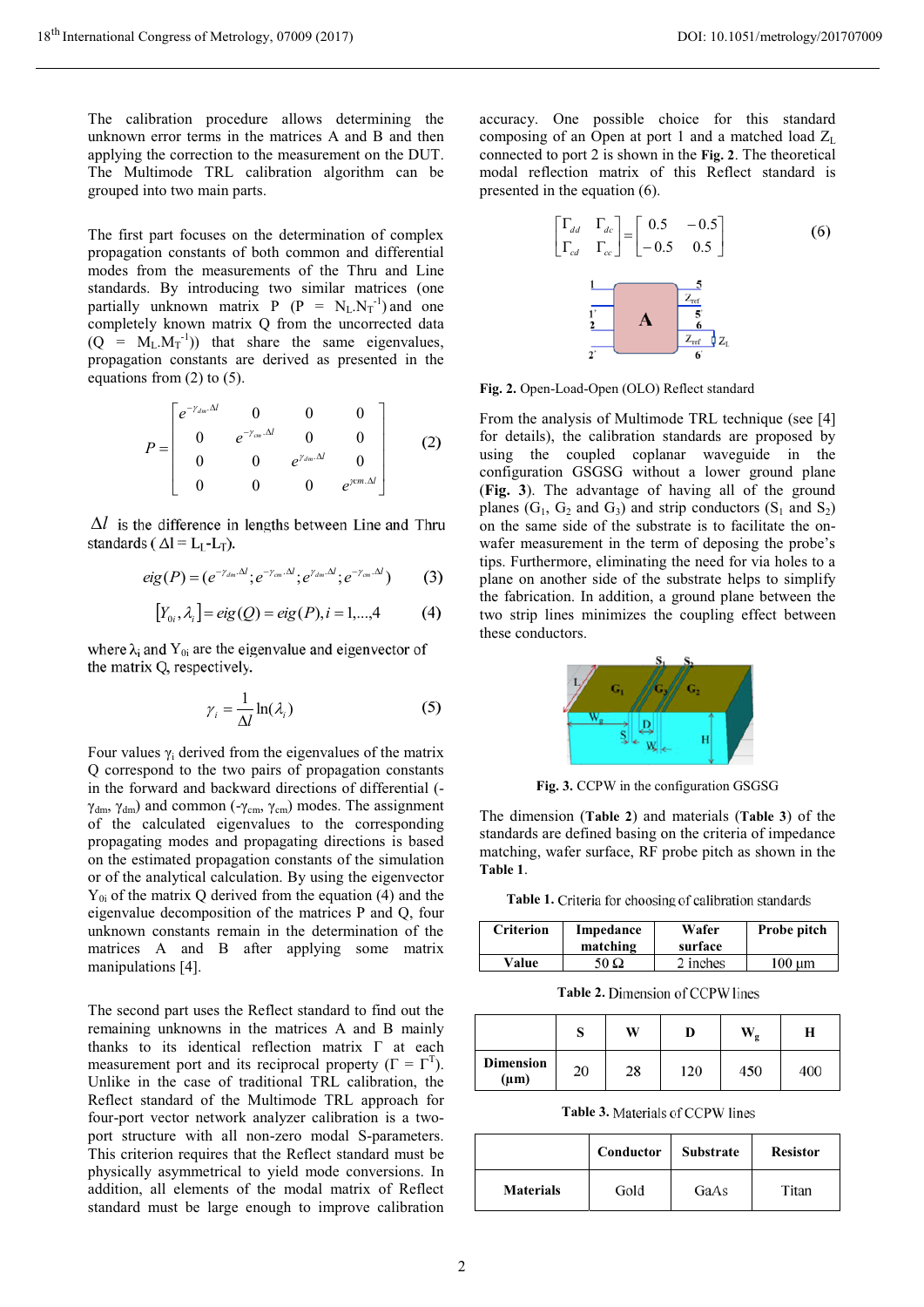For the traditional TRL calibration method, a single Line standard is usable just over an 8:1 frequency range. Therefore, for broader frequency range from 1 GHz up to 67 GHz, at least three Line standards with different lengths need to be used together with the Thru standard. The equation (7) is used to determine the length of these three lines in each frequency range  $[f_1: f_2]$  in condition that the effective dielectric constant of the differential and common modes  $\varepsilon_{\text{eff(dm,cm)}}$  at the central frequency  $f_c$ 

$$
(\frac{f_1 + f_2}{2})
$$
 is known.  

$$
\Delta L_{(dm, cm)} = L_{Line} - L_{Thru} = \frac{c}{2\sqrt{\varepsilon_{eff(dm, cm)}(f_1 + f_2)}}
$$
(7)

where c is the speed of light in vacuum.

For the estimation of lines' length, we use only the static value of effective permittivity that is calculated as the ratio between the total capacitance per unit length  $C_{t(dm,cm)}$  and the capacitance in the absence of the dielectric layer  $C_{a(dm, cm)}$  for each mode.

$$
\varepsilon_{\text{eff}(dm, cm)} = C_{t(dm, cm)} / C_{a(dm, cm)} \tag{8}
$$

The estimated effective dielectric constants of differential and common modes are 6.948 and 6.949, respectively. In this case,  $C_{t(dm, cm)}$  and  $C_{a(dm, cm)}$  are simulated by the COMSOL Multiphysics software [6].

By fixing the length of Thru standard as 500 μm, the length of three Line standards  $L_1$ ,  $L_2$  and  $L_3$  are summarized in the table below:

Table 4. Lines' length corresponding to each frequency range

|                                             | L <sub>1</sub> | L <sub>2</sub> | L3   |
|---------------------------------------------|----------------|----------------|------|
| <b>Length of lines</b><br>$(\mu m)$         | 6823           | 3661           | 1202 |
| <b>Frequency range</b><br>$[f_1:f_2]$ (GHz) | 1:8            | 2:16           | 9:67 |

Relating to the Reflect standard, an Ohmic resistance realized in titan is used to create the load  $R_{I}$  of 50  $\Omega$ .



**Fig. 4.** OLO Reflect standard using CCPW

Since the sheet resistance per square R<sub>S</sub> is also 50  $\Omega$ , the load in the square form spotted on the strip line has the same value of width  $(W_L)$  and length  $(L_L)$  (Fig. 4).

$$
L_L = W_L \cdot \frac{R_L}{R_S} = 28 \frac{50}{50} = 28 \, (\mu \text{m}) \tag{9}
$$

# **3 Validation of the Multimode TRL algorithm**

To demonstrate the feasibility of standards presented above for the error correction of Multimode TRL calibration method, different DUTs such as adapted CCPW lines, mismatched CCPW lines and attenuators are considered. In this paper, a doubled 10dB Tattenuator is used to verify the Multimode TRL algorithm (**Fig. 5**).



**Fig. 5.** Doubled 10 dB T-attenuator

With the same reference impedance  $Z_{ref}$  for the input and ouput sides ( $Z_{ref} = Z_{in} = Z_{out}$ ), the value of the resistances  $R_1$  and  $R_2$  is calculated by the equation (10).

$$
R_1 = Z_{ref} \cdot \frac{1 - N}{N + 1} \; ; \; R_2 = 2.Z_{ref} \cdot \frac{N}{1 - N^2} \tag{10}
$$

For a 10dB T-attenuator, the attenuation coefficient N is 0.316 (N =  $10^{-(10/20)}$ ). Assuming that Z<sub>ref</sub> is equal to 50  $\Omega$ , the value of the resistances R<sub>1</sub> and R<sub>2</sub> are 25.97  $\Omega$  and 35.13  $\Omega$ . To form these resistance values, their dimension is as follows:

**Table 5.** Dimension of resistances R<sub>1</sub> and R<sub>2</sub>

|                  | $W_{R1}$ | $L_{R1}$ | $W_{R2}$ | $L_{R2}$ |
|------------------|----------|----------|----------|----------|
| Length $(\mu m)$ | 28       | 15       | 14       | 20       |

To obtain the DUT's mixed-mode S-parameters by simulation with CST Microwave Studio, the waveguide port with Multipin is used. This DUT is also simulated by putting it between two error boxes A and B at each mixed-mode port 1 and 2. For simplicity, the networks A and B are illustrated by the CCPW lines with the length of 5000 μm for each one (**Fig. 6**).

| <b>DUT</b> |  |
|------------|--|
|            |  |

**Fig. 6.** Simulation of DUT and error networks A and B

The figure 7 and figure 8 show the comparison of the mixed-mode S-parameters in two cases: one is of the DUT simulation (denoted by red triangles); another is of the simulation for the whole system (DUT and error